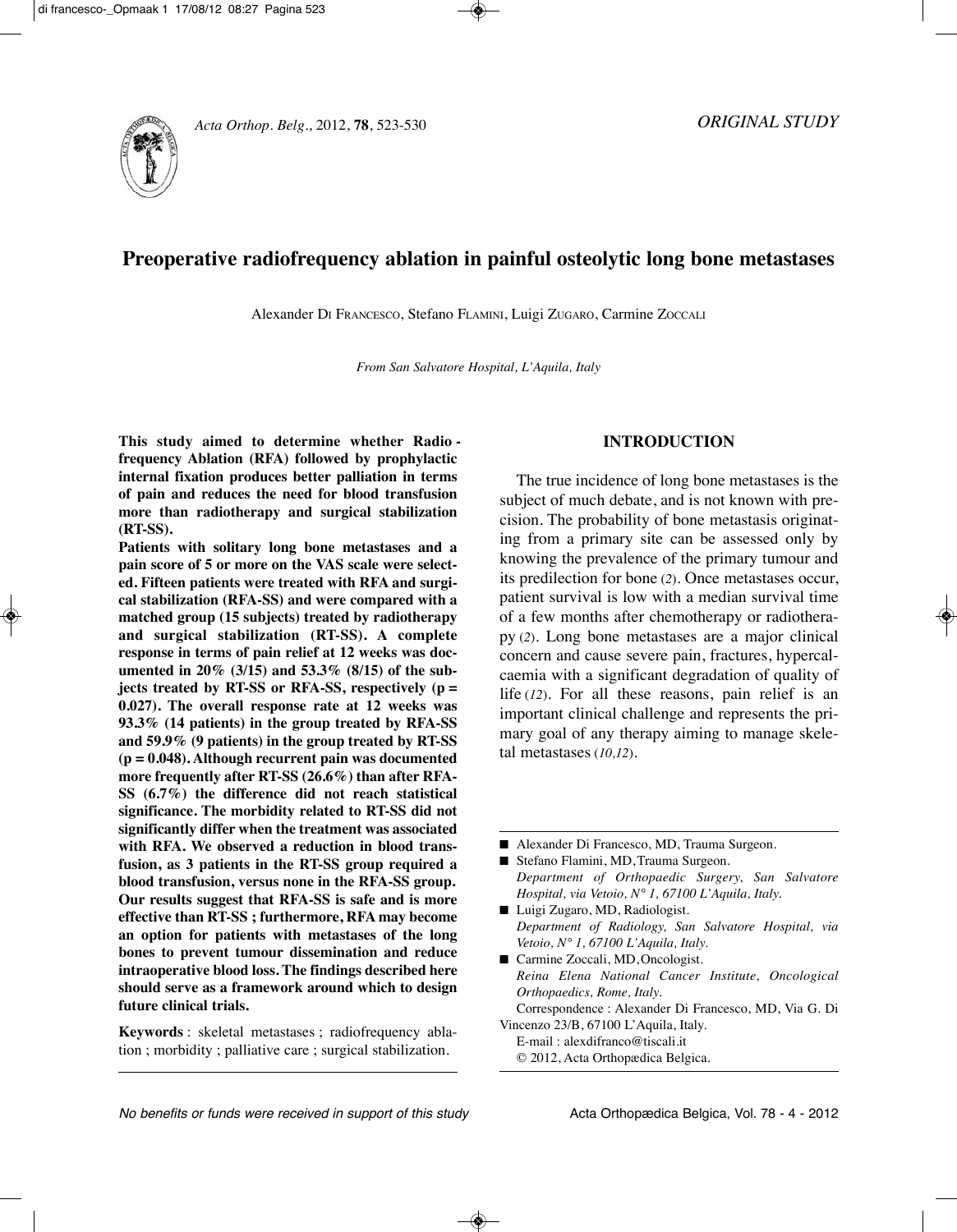Despite its limitations, radiotherapy and surgical stabilization (SS) is a standard of care for localised pain caused by long bone metastases (*2,12*). Radiofrequency ablation (RFA) has proved to be a useful therapeutic option for the management of bone tumours. Its efficacy lies not only in relieving pain in a shorter time but also in controlling the tumour (*13,15*). This technique was initially developed for patients with malignant primary or metastatic liver tumours (*8*). Considering that the life expectancy of most patients with bone metastases is limited, the aim of any treatment must be to provide the earliest possible pain relief. RFA of tumour lesions less than 3 cm in diameter results in considerable necrosis but this phenomenon decreases drastically for diameters greater than 3 cm. Literature reveals that few data exist on the association of RFA and SS for the management of bone lesions (*15*). This article reports that the combined treatment using RFA followed by SS is technically feasible and well tolerated with a satisfactory profile of adverse events (*15*). However a comparison between this combined approach RFA-SS and RT-SS has never been carried out. Thus, the primary objective of this feasibility study was to determine whether the combined treatment using RFA with SS produces better palliation of skeletal metastases in terms of complete and overall response and blood transfusion than RT-SS in patients with painful long bone metastases.

## **MATERIALS AND METHODS**

# **Study population**

Patients with radiologically and histologically confirmed solitary painful osteolytic long bone metastases were selected. The worst pain intensity was assessed using the validated visual analogue scale (VAS). The choice of this parameter (worst pain) was because of its greatest correlation with functional interference (*6,15,16*). The pain score of 5 or more on a scale of 1-10 (or a score of less than five with the use of narcotic medications) with pain localised to the site of the bone metastases and the Karnofsky performance status (KPS) score greater than 70 were other eligibility criteria. Patients receiving systemic therapy were included in the final analysis. Patients with (1) two or more separate sites of painful bone metastases, (2) a painful area previously treated with radiation therapy, (3) abnormal fracture of the treatment site, (4) radiographic evidence of spinal cord or cauda equina compression and (5) cardiac pacemaker were not treated. From October 2008 to June 2010, 15 patients were treated by RFA-SS after providing informed consent. The combined treatment was as follows : RFA followed by SS 10-15 days later. The group of patients undergoing the combined procedure was retrospectively compared with a group of subjects (15 subjects) treated from August 2003 to December 2006 with RT-SS and matched for age, KPS, primary tumours and VAS scale. Required information before treatments included history and physical examination, Karnofsky performance status and completed VAS scale. Analgesic consumption was recorded and all narcotic analgesics were converted to an oral morphine equivalent dose. Non-narcotic analgesics were classified as 0 for an oral morphine-equivalent dose. Another aim of this study has been to compare the blood transfusion requirements in the two group. This retrospective study was approved by the local Ethical Committee.

# **Surgical stabilization**

Surgery was performed in all cases by a surgeon trained in traumatology. Low-molecular weight heparin was given to prevent deep vein thrombosis. Heparin was administered from the day before the operation, or before if the patient was bedridden, until the patient regained adequate upper and lower limb motion.

Antibiotic prophylaxis with cefotaxime was started upon the induction of anaesthesia, at a dosage of 1000 mg every 12 hours, and continued for one day. The patient was discharged after 7-10 days from surgery unless any complications occurred.

All the operations were performed under general anaesthesia ; table I shows the type of bone metastases in each group. We used intra-medullary nailing for shaft metastases (CITTIEFFE®) and the Less invasive stabilization system (LISS® SYnTHES) for tibial and femoral proximal metastases (*7*) (Fig. 1).

## **Radiofrequency ablation**

Procedures were carried out with patients under conscious sedation. This was achieved with alfentanil, midazolam and continuous infusion of propofol. During the procedure, all patients received oxygen and monitoring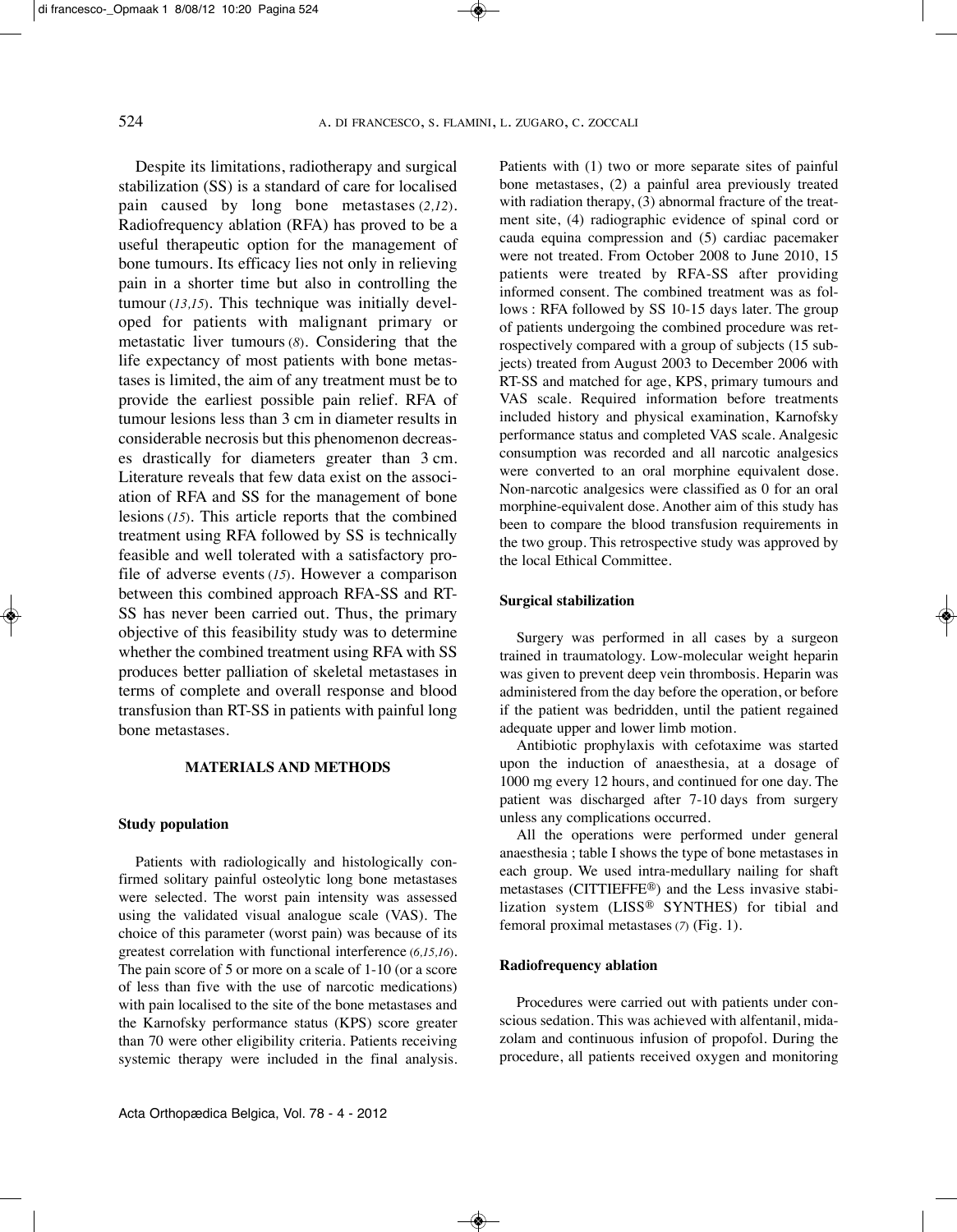

*Fig. 1.* — Tibial metastates treated by intramedullary nailing

of heart rate, blood pressure, electrocardiographic trace, oxygen saturation and respiratory rate. Local anaesthesia (1% carbocaine) was applied to the skin at the access site. Following sterile preparation a LeVeen needle electrode (Boston Scientific Corporation, Natick, MA, USA) was introduced under CT guidance into the metastases. After unfolding the electrode tines into the metastases, the needle was connected with a radiofrequency generator (RF 3,000 ; Boston Scientific Corporation, natick, MA, uSA). The procedure was conducted according to the protocols supplied by the equipment manufacturers (Boston Scientific Corporation, natick, MA, uSA). Briefly, the energy developed was increased 10 W every 3 min up to 90W until tissue impedance increased and further current flow was prevented (roll-off). A target intratumoral temperature higher than 60°C was considered as an indicator of adequate thermocoagulation. A single ablation was performed for lesions measuring less than 3 cm in the longest diameter. For larger lesions (3- 7 cm) a cluster RFA electrode technique was used (3 needles spaced 5 mm apart). At the end of each procedure, contrast-enhanced CT was performed to ensure that the extent of ablation was confined to target tissue and that there was no substantial damage in the tissue surrounding the target.

# **Radiation therapy**

Computed tomography (CT)-based simulations were routinely performed. A three-dimensional conformal technique was used. The nominal prescribed dose was 20 Gy delivered in 5 fractions of 4 Gy over 1 week using 6 MV photons for both fields. Planning target volume (PTV) was defined as the tumour volume with a surrounding margin varied for the different bone localisations. For long bones the PTV included the radiographic abnormality with a margin of at least 2 cm proximally and distally (*3,5,11*). For bone lesions localised at the spinal cord, the PTV included one vertebra above and below the involved vertebra(s) (*3*). The total dose was prescribed to the isocenter, with the 95% isodose surrounding the PTVs. defined as the tumour volume with a surrounding margin varied for the different bone localisations. For long bones the PTV included the radiographic abnormality with a margin of at least 2 cm proximally and distally (*3,5,11*). For bone lesions localised at the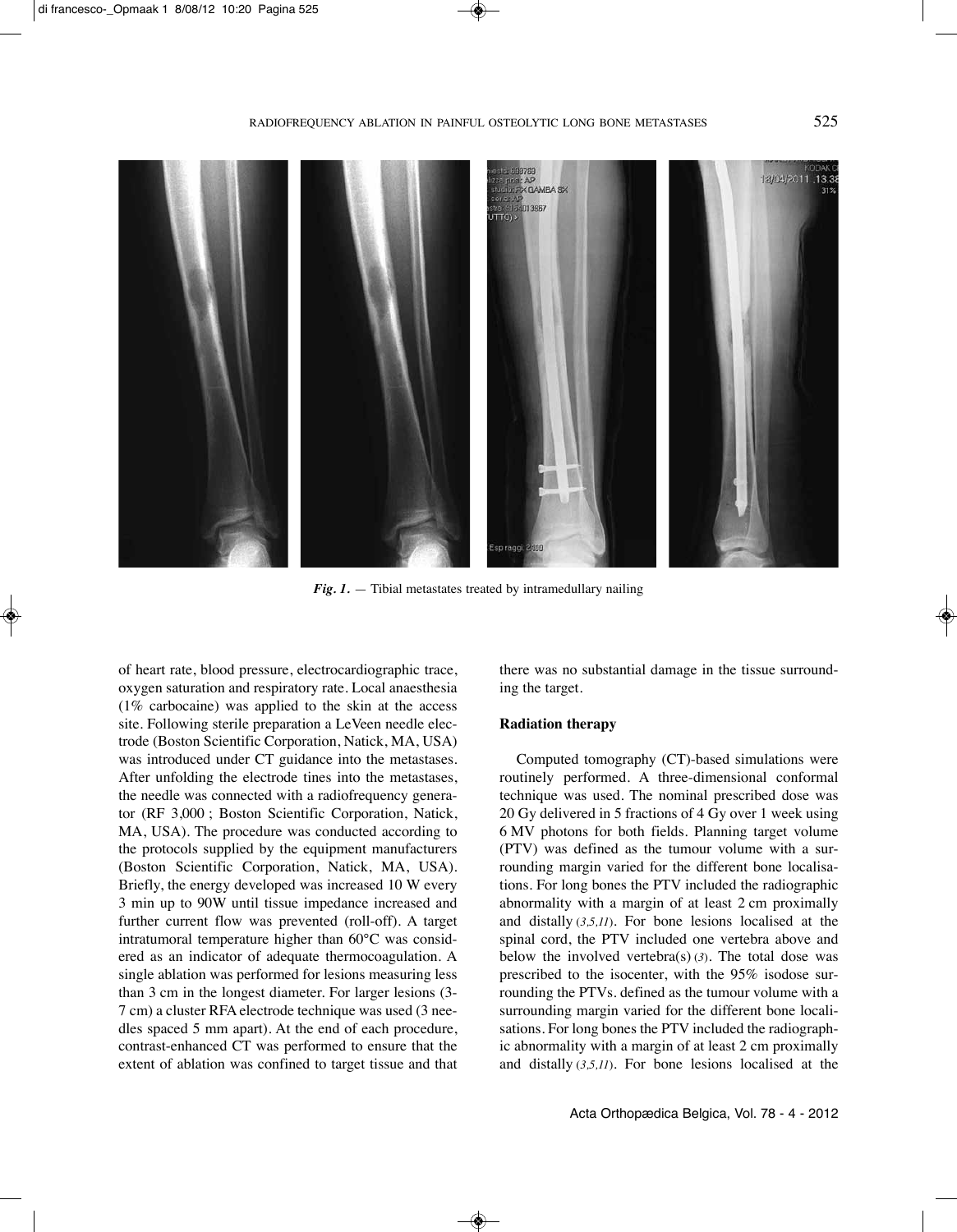spinal cord, the PTV included one vertebra above and below the involved vertebra(s) (*3*). The total dose was prescribed to the isocenter, with the 95% isodose surrounding the PTVs.

## **Blood transfusion**

We observed a reduction in blood transfusion, as 3 patients with a femoral metastasis in the RT-SS group required a 400 mL blood transfusion, whereas no blood transfusion was necessary within the RFA-SS group.

The difference was not statistically significant owing to the small number of patients.

#### **Follow-up**

Patients were assessed at baseline, every week for the first month and every month thereafter for six months. Each follow-up visit included a full physical examination, a visual analogue pain score questionnaire (VAS) and a medication level questionnaire, providing data on direct and indirect changes in pain levels.

#### **Statistical methods**

The primary null hypothesis of this feasibility study was that, for patients with painful solitary long bone metastasis, pain relief achieved following RFA-SS should be higher than that achieved following RT-SS. The current study was powered to determine an increase of 20% or greater in the complete response at 12 weeks after RFA-RT. Literature data indicate that when the response outcomes were redefined in accordance with the international consensus criteria, about 11-21% of intention-to-treat patients achieved complete responses after RT-SS (*14*). Thus we set the rate of complete response after RT-SS at  $14\%$  (P0 =  $14\%$ ). Using a onesided test and a 5% type I error with a number of matched controls per case of 2 :1, 15 subjects in the experimental group (RFA-SS) and 15 in the control group (SS) would provide greater than 80% power to detect an increase of  $20\%$  (P1 = 34%) in the complete response. All tests were two sided except where specified and were determined by Monte Carlo significance. An alpha value threshold of 0.05 was used. An intention-totreat (ITT) strategy was used for the analysis of primary endpoints. A per-protocol analysis was used for the analysis of toxicity. Continuous variables were not normally distributed (Shapiro-Wilk test) and were presented as medians and confidence intervals at 95% (CI95%). The Mann-Whitney U test was used to test a significant difference between two groups. Dichotomous variables were summarized by absolute and/or relative frequencies. Chi-squared test or Fisher's exact test were used to test a significant difference between two groups.

For multiple comparisons the alpha value threshold was adjusted by using the Bonferroni correction. The odds that a patient treated with RFA-SS will achieve complete or overall response as a function of time before a patient treated by RT-SS have been determined by the use of the Cox proportional hazard model. All statistical analyses were performed using the SPSS® statistical analysis software package, version 10.0.

## **RESULTS**

A total of 30 patients with histologically and radiologically confirmed long bone metastases were included in the study. Table I lists the clinical and demographic characteristics of treated patients. A significant difference between the two groups was documented with regard to the sex of patients and the median size of bone lesions. In the RT-SS group many more subjects were male whereas the median size of skeletal metastases was significantly greater in the group treated with RFA with SS. After Bonferroni correction no difference in metastases locations was documented between the two groups (Table I). The other pretreatment variables were balanced between the two groups. The overall number of patients available for follow-up was 27 (93.3%) at 8 weeks, 25 (84.4%) at 12 weeks, and 20 (66.6%) at 24 weeks. The main contributors to the loss of follow-up were death and hospitalisation.

# **Pain outcome**

At baseline the median value of the pain score was 6.5 (95% CI 5.9 to 7.2) and 6.3 (95% CI 5.6 to 8) in the RT-SS and RFA-SS group, respectively (p  $= 0.36$ ) (Table I). A complete response at 12 weeks was documented in 16.6% (5/30) and 53.3% (8/15) of the subjects treated by RT-SS or RFA-SS, respectively  $(p = 0.027)$  (Table II). Partial response was documented in 40.0% of 15 patients treated with RFA-SS and in 43.3% of 15 patients treated by RT-SS. The overall response rate at 12 weeks was 93.3% (14 patients) in the group treated with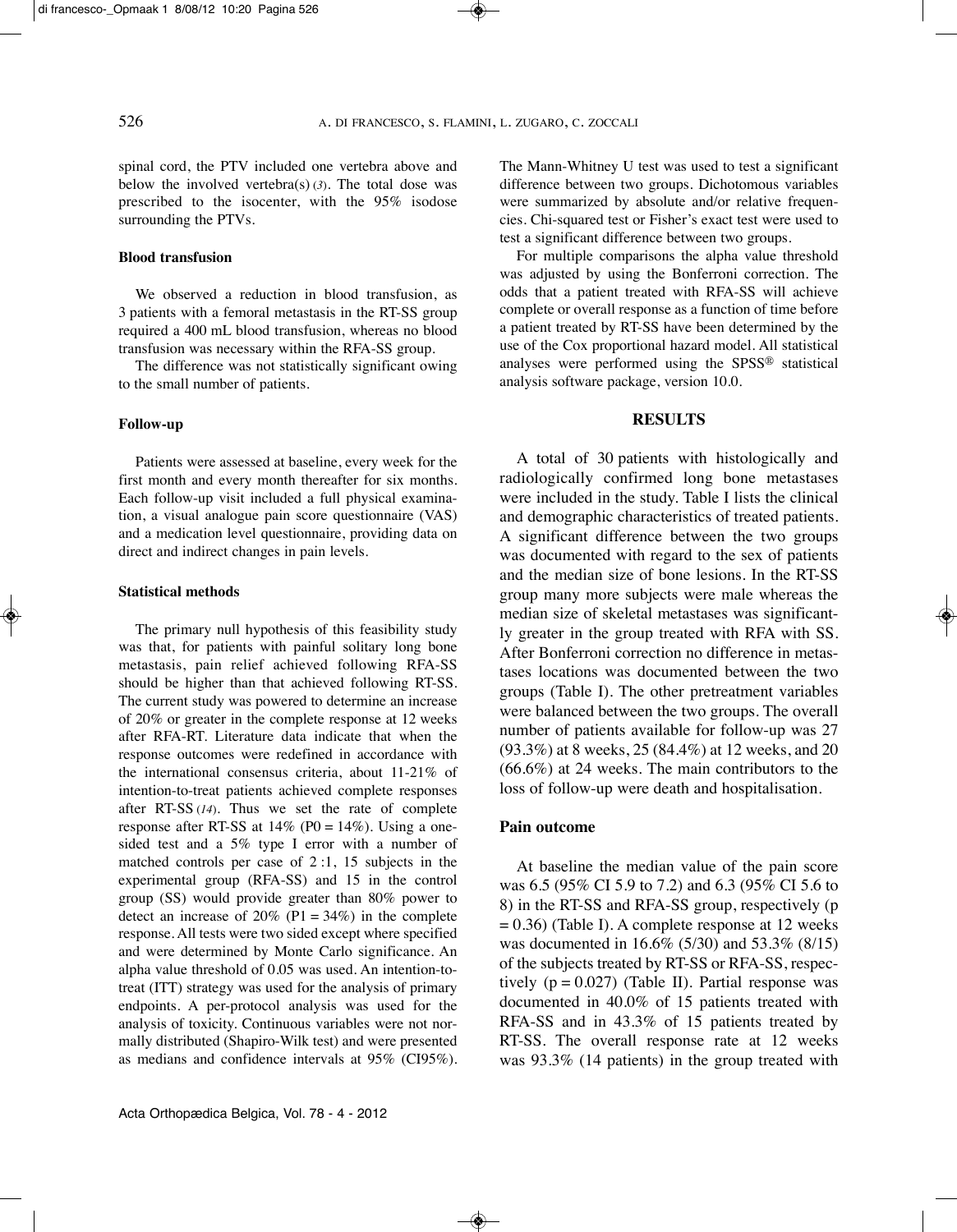| Characteristic                     | RT-SS                 | RFA-SS              | p-value            |  |  |
|------------------------------------|-----------------------|---------------------|--------------------|--|--|
| Age (years)                        | 68.0 (65.6 to 71.8)   | 67.0 (65.1 to 70.3) | 0.220a             |  |  |
| VAS Scale                          | $* 6.5 (5.9 to 7.2)$  | 6.3 (5.6 to 8.0)    | 0.36a              |  |  |
| Sex, No $(\%)$                     |                       |                     |                    |  |  |
| Male                               | 10(66.6)              | 3(20)               | 0.004c             |  |  |
| Female                             | 5(33.4)               | 12 (80)             |                    |  |  |
| KPS, No                            |                       |                     |                    |  |  |
| 91-100                             | 8(53.3)               | 6(40.0)             | 0.598b             |  |  |
| 70-89                              | 7(46.7)               | 9(60.0)             |                    |  |  |
| Tumour Size, cm (longest diameter) | $5.0$ (4.5 to $5.1$ ) | $6.0$ (5.4 to 6.4)  | 0.002a             |  |  |
| Primary Tumours, No (%)            |                       |                     |                    |  |  |
| Lung Cancer                        | 1(6.7)                | 1(6.7)              |                    |  |  |
| Prostate Cancer                    | 4(26.7)               | 3(20)               |                    |  |  |
| Kidney Cancer                      | 1(6.7)                | 1(6.7)              | §0.935b            |  |  |
| <b>Colorectal Cancer</b>           | 4(26.7)               | 3(20)               |                    |  |  |
| <b>Breast Cancer</b>               | 5(33.3)               | 7(46.7)             |                    |  |  |
| Metastasis Location No (%)         |                       |                     |                    |  |  |
| Femur                              | $\,8\,$               | 7                   |                    |  |  |
| Tibia diaphysis                    | 3                     | 3                   |                    |  |  |
| Humerus                            | $\mathbf{1}$          | $\overline{c}$      |                    |  |  |
| Proximal tibia                     | $\overline{c}$        | $\overline{c}$      |                    |  |  |
| Distal femur                       | $\,1$                 | $\mathbf{1}$        |                    |  |  |
| <b>Systemic Treatments</b>         |                       |                     |                    |  |  |
| Systemic Radioisotope Therapy      | 0(0)                  | 0(0)                | 1.0c               |  |  |
| Bisphosphonates                    | 4(26.7)               | 3(20)               | 0.726c             |  |  |
| Narcotic Analgesics                | 14(90)                | 12(80)              | 0.642 <sub>b</sub> |  |  |
| Non-Narcotic Analgesics            | 1(6.7)                | 3(20)               | 0.384c             |  |  |
| Hormonal Therapy                   | 4(26.7)               | 5(33.3)             | 0.495c             |  |  |
| Chemotherapy                       | 15(100)               | 15 (100)            | 1.0 <sub>b</sub>   |  |  |
| Immunotherapy                      | 1(6.7)                | 1(6.7)              | 1.0c               |  |  |

| Table I. – KPS = Karnofsky Performance Status ; a Mann-Whitney U test for independent samples ; Medians and 95% CI  |
|---------------------------------------------------------------------------------------------------------------------|
| b Chi-Squared test with Bonferroni correction; § the alpha value threshold of 0.01 was considered significant after |
| Bonferroni correction : c Fisher's Exact test                                                                       |

RFA-SS and 59.9% (9 patients) in the group treated with RT-SS ( $p = 0.048$ ). The Cox proportional hazard model indicated that patients treated with RFA in association with SS achieved complete (HR  $= 7.0$ ; CI 95% 1.96 to 24.8) and overall response  $(HR = 10.11$ ; CI 95% 3.71 to 27.55) before patients treated with RT-SS (Fig. 1). The analysis of the interval to response indicated that subjects treated by RFA-SS achieved an overall response faster than patients treated by RT-SS alone. The interval to response after RT was of 9 weeks (CI 95% 7.0 to 12.0), versus 3 weeks [CI 95% 1.6 to 6.4] in the patients treated by RFA-SS, a significant difference  $(p < 0.0001)$ . Thirteen patients  $(90\%)$  in the RFA- SS group and 12 (80%) in the RT-SS group received oral narcotic analgesics before treatment.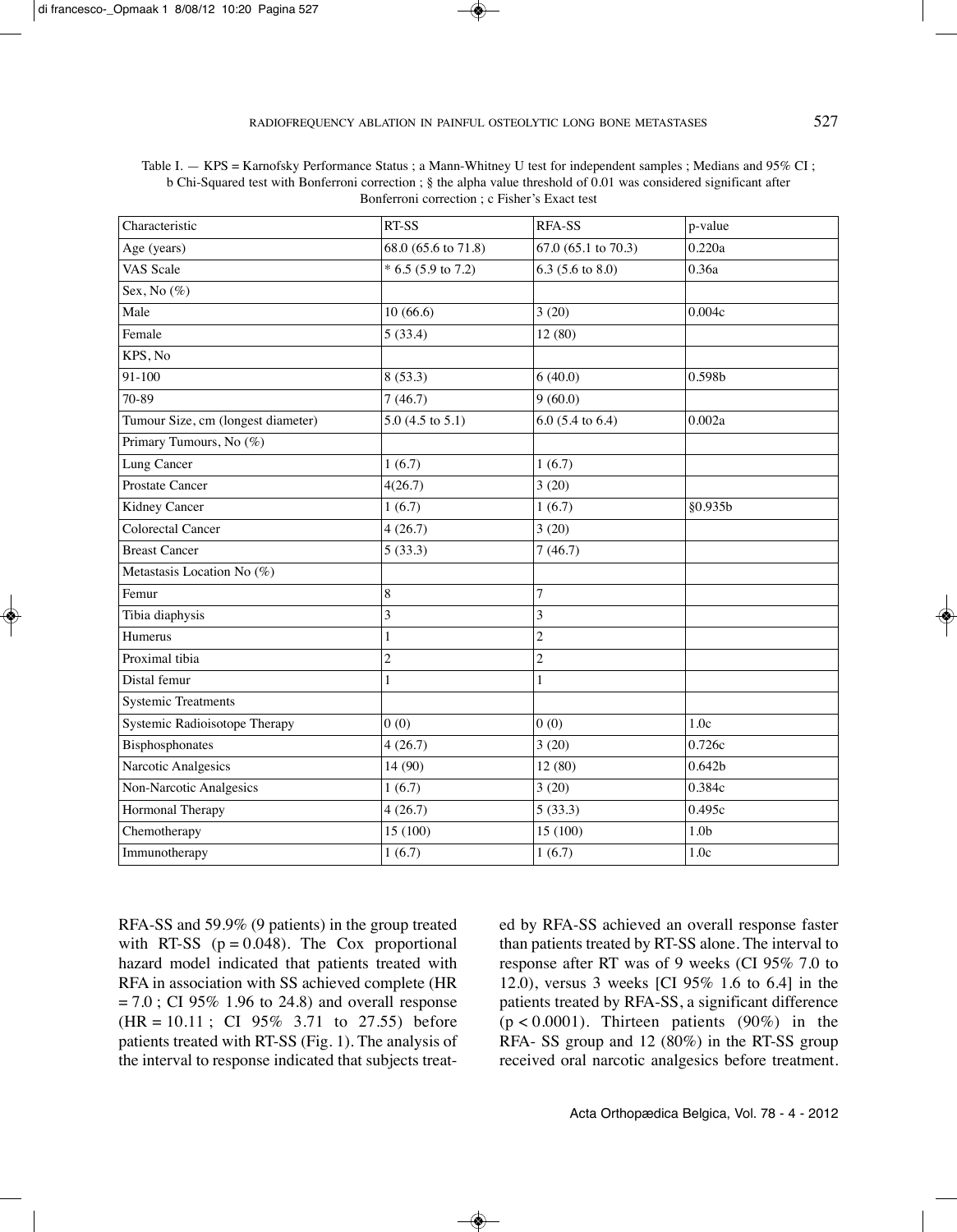| Response typeNo (%)        | Week 8             | Week 12          | Week 24    |  |
|----------------------------|--------------------|------------------|------------|--|
| Complete response          |                    |                  |            |  |
| <b>RT-SS</b>               | 2/15(13.4)         | 3/15(16.6)       | 1/15(6.7)  |  |
| <b>RFA-SS</b>              | 7/15(46.6)         | 8/15(53.3)       | 7/15(46.6) |  |
| p value                    | 0.009 <sub>b</sub> | 0.027 a          | 0.003 b    |  |
| Partial response           |                    |                  |            |  |
| RT-SS                      | 4/15(26.7)         | 13/30(46.7)      | 5/15(33.3) |  |
| <b>RFA-SS</b>              | 4/15(26.7)         | 6/15(40.0)       | 6/15(40.0) |  |
| p value                    | 1.0 <sub>b</sub>   | 1.0 <sub>b</sub> | 0.912      |  |
| Stable pain or progression |                    |                  |            |  |
| <b>RT-SS</b>               | 9/15(60)           | 6/15(40.0)       | 9/15(60.0) |  |
| <b>RFA-SS</b>              | 4/15(26.7)         | 1/15(6.7)        | 2/15(13.4) |  |
| p value                    | 0.0428             | 0.034            | 0.004      |  |

Table II. — Complete and overall response following treatments (a) Chi-Squared test and (b) Fisher's Exact test

Table III. - Narcotic analgesic use at 12 weeks after treatments (a) Chi-Squared test

| Drug                     | $ RT-SS (N = 15) $ | $ RFA-SS (N = 15) $ | p value |
|--------------------------|--------------------|---------------------|---------|
| None No, $%$             | (4(26.9))          | $ 9(60.0\%)$        | 0.036a  |
| Narcotic analgesic No, % | 11(79.7)           | (6(40.0)            |         |

No significant difference between the two groups was measured at baseline  $(p = 0.642)$  (Table I). At 12 weeks 25.3% of patients (3/15) in the RT-SS group and 60.0% of patients (9/15) in the RFA- SS group did not require narcotic medications ( $p =$ 0.036) (Table III).

# **Morbidity**

Treatment safety was monitored by recording the incidence of any major or minor complication. Patients tolerated the combined treatment well with a very low incidence of adverse events. There were no major complications except a transient nerve injury (1/15 ; 6.7%) and one infection at the access site  $(1/15: 6.7\%)$ . In the patient with nerve injury, transient leg paralysis occurred 2 days after RFA-SS with improvement within 15 days after steroid administration. There were no minor complications and no death in relation to the combined treatment (Table IV).

### **DISCUSSION**

Long bone metastases are the most important source of morbidity in cancer (*2,4,15*) owing to pathological fracture and consolidated evidence suggests that radiotherapy and surgical stabilization may be the standard care for the management of this condition.

Radiofrequency ablation (RFA) is currently considered to be the procedure of choice in the treatment of osteoid osteomas (*6*). A number of reports have been published on RFA as palliative treatment for bone metastases, documenting good effectiveness in terms of pain relief and complications (*8,13*). According to these studies RFA-SS can provide palliation for patients with painful long bone metastases configuring this treatment as an alternative to RT and surgical stabilization (*8*). The principal aim of this study is to demonstrate that RFA is a possible alternative to RT, before surgical stabilization of the long bone metastases. It is difficult to decide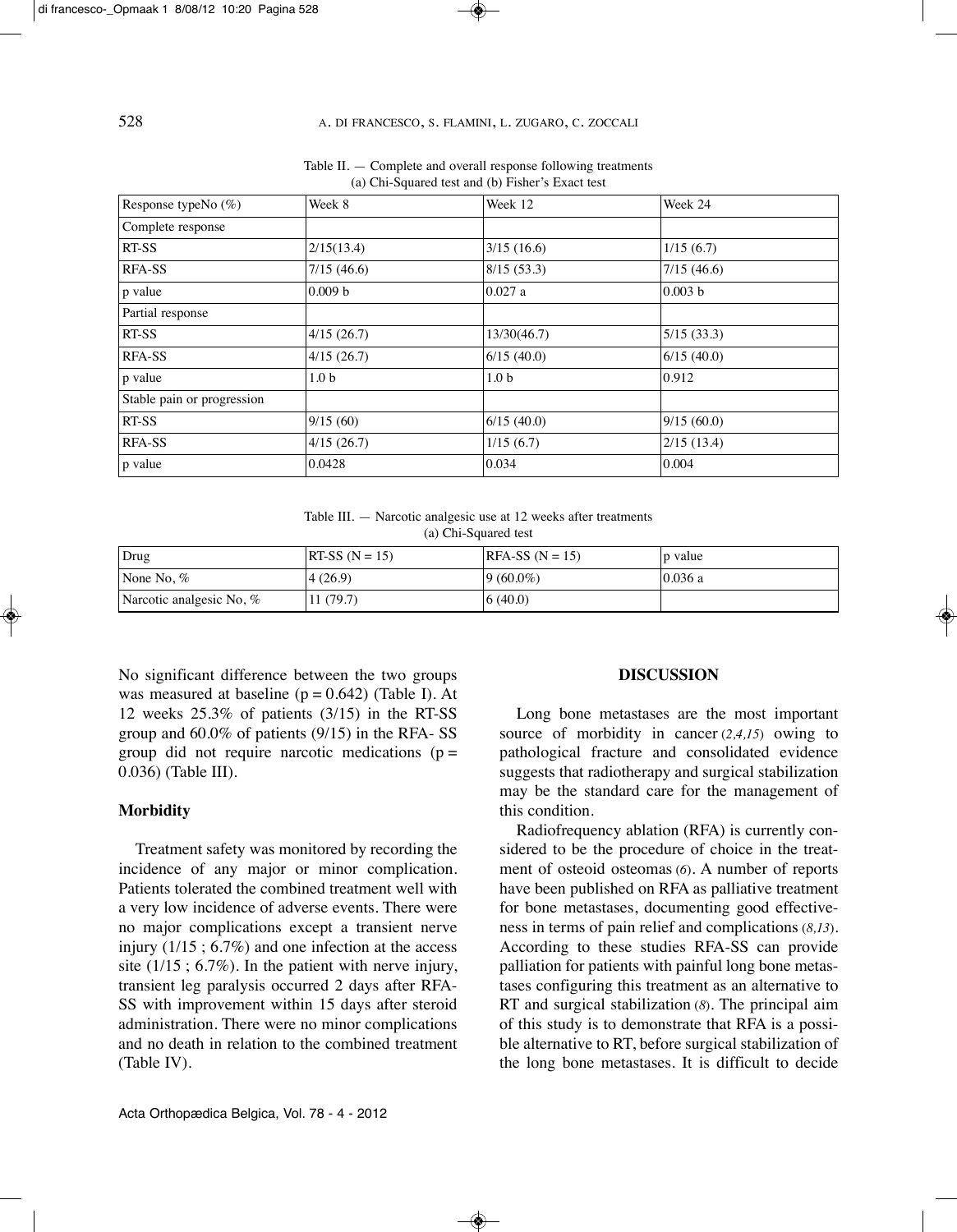| $RT-SS$ (n = 13)   |         |                | $RFA-SS$ (n = 14) |                |         |                |                |                |       |
|--------------------|---------|----------------|-------------------|----------------|---------|----------------|----------------|----------------|-------|
| Toxicity No $(\%)$ | G1      | G <sub>2</sub> | G <sub>3</sub>    | G <sub>4</sub> | G1      | G <sub>2</sub> | G <sub>3</sub> | G <sub>4</sub> |       |
| Skin               | 2(8.36) | 1(4.2)         | 0(0)              | 0(0)           | 2(14.3) | 1(7.1)         | 0(0)           | 0(0)           | b0.65 |
| Lung               | 0(0)    | 0(0)           | 0(0)              | 0(0)           | 0(0)    | 1(7.1)         | 0(0)           | 0(0)           | 1.0   |
| GI                 | 3(12.5) | 2(8.3)         | 0(0)              | 0(0)           | 1(7.1)  | 1(7.1)         | 0(0)           | 0(0)           | b0.93 |
| GU                 | 2(8.3)  | 1(4.2)         | 0(0)              | 0(0)           | 2(14.3) | 0(0)           | 0(0)           | 0(0)           | b0.60 |
| Haematological     | 3(12.5) | 1(4.2)         | 0(0)              | 0(0)           | 2(14.3) | 0(0)           | 0(0)           | 0(0)           | b0.74 |
| Other              | 2(8.3)  | 0(0)           | 0(0)              | 0(0)           | 1(7.1)  | 0(0)           | 0(0)           | 0(0)           | b0.52 |

Table IV.  $-$  RT related Toxicity at 12 weeks after treatments (a = Chi-Squared test or b = Fisher's Exact test with Bonferroni correction).  $GU = Genitourinary : GI = gastrointestinal : RT = radiotheravy : I = f, I = f$  $RFA = \text{radiofrequency ablation}$ ;  $SS = \text{surgical stabilization}$ 

which parameters must be considered to demonstrate whether RT is better than RFA, before surgical stabilization. One of these could be a reduction in blood transfusion requirements. In this study, RFA was found to be associated with some reduction in blood transfusion, but the difference did not reach statistical significance owing to the limited number of patients. For this reason the assessment of pain was chosen as a valid parameter for this study. Additionally, a number of studies on RFA suffer from lack of uniformity in their response criteria (*8,13*) which makes comparisons of results difficult. Thus, there is a need for studies aimed at comparing the results of different treatments with more standard criteria and to address the role and the timing of other local and systemic treatments in the management of bone metastases. A significant improvement in complete and overall response was documented after RFA-SS treatment. The CR rates at 12 weeks were 16.5% (3 of 15) and 53.3% (8 of 15) for RT-SS and RFA-SS, respectively. In terms of overall response, the crude rate significantly differed between the two groups. This was 93.3% (14 of 15 patients) in the RFA-SS group and 59.9% (9 of 15 patients) in the RT-SS group. The Cox Proportional Hazard Model indicated that patients treated by RFA-SS achieved complete  $(HR = 7.0$ ; 95% CI 1.96 to 24.8) and overall response (HR  $=$ 10.11 ; 95% CI 3.71 to 27.55) before patients treated by RT-SS. On the contrary, no significant difference was documented in terms of partial response (pR) between the two groups. pR was achieved in 43.3% of patients treated by RT-SS and in 40.0% of those treated by RFA-SS. The significant improvement in the complete response and the overall response in the RFA-SS group was associated with a significant decrease in the percentage of patients requiring narcotic analgesics. The interval to response was shorter after RFA-SS, ranging from 1.69 to 6.4 weeks, versus 7.0 to 12.0 weeks in patients treated with RT-SS. In the RFA-SS group only one patient experienced progression after the treatment, with no further increase at 24 weeks. Our study has some limitations such as the small number of patients and the retrospective design. The generalisation and the applicability of our results to the general population with osteolytic long bone metastases must be demonstrated. Finally, based on the aforementioned biases, we are aware that the methodology of our study is far from being the best way of carrying out a comparative assessment of the two techniques associated with surgical stabilization. Therefore, although the results illustrated here suggest that RFA followed by SS can be safe and may reduce the need for blood transfusion and besides reduce significantly the level of pain experienced by cancer patients with bone metastases limiting the need for strong narcotic pain management, our findings should be interpreted with caution and should serve as a framework to design future clinical trials.

# **REFERENCES**

**1. Callstrom MR, Charboneau JW, Goetz MP** *et al***.** painful metastases involving bone : feasibility of percutaneous CT and US guided radiofrequency ablation. *Radiology* 2002 ; 224 : 87-97.